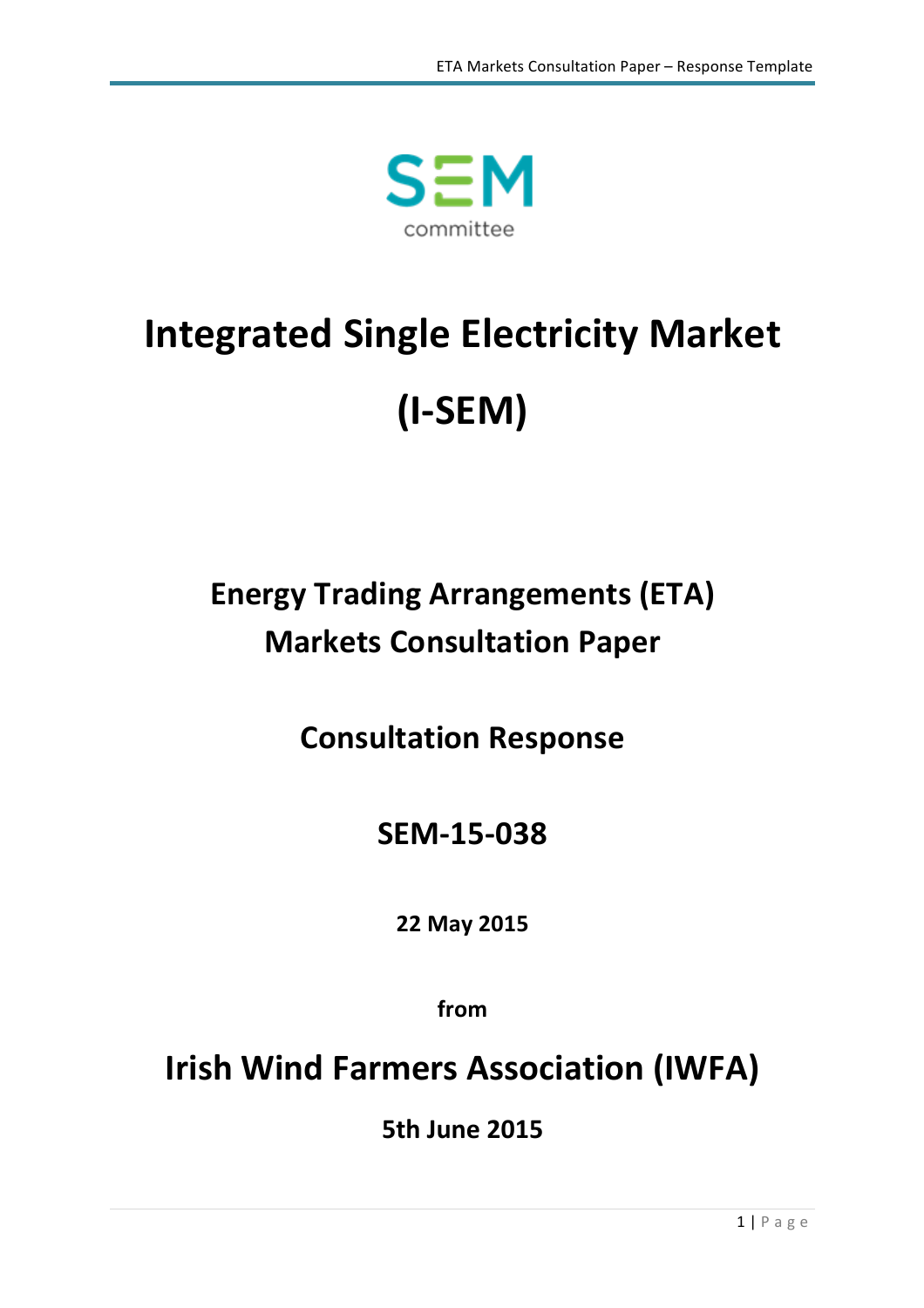## **Table Contents**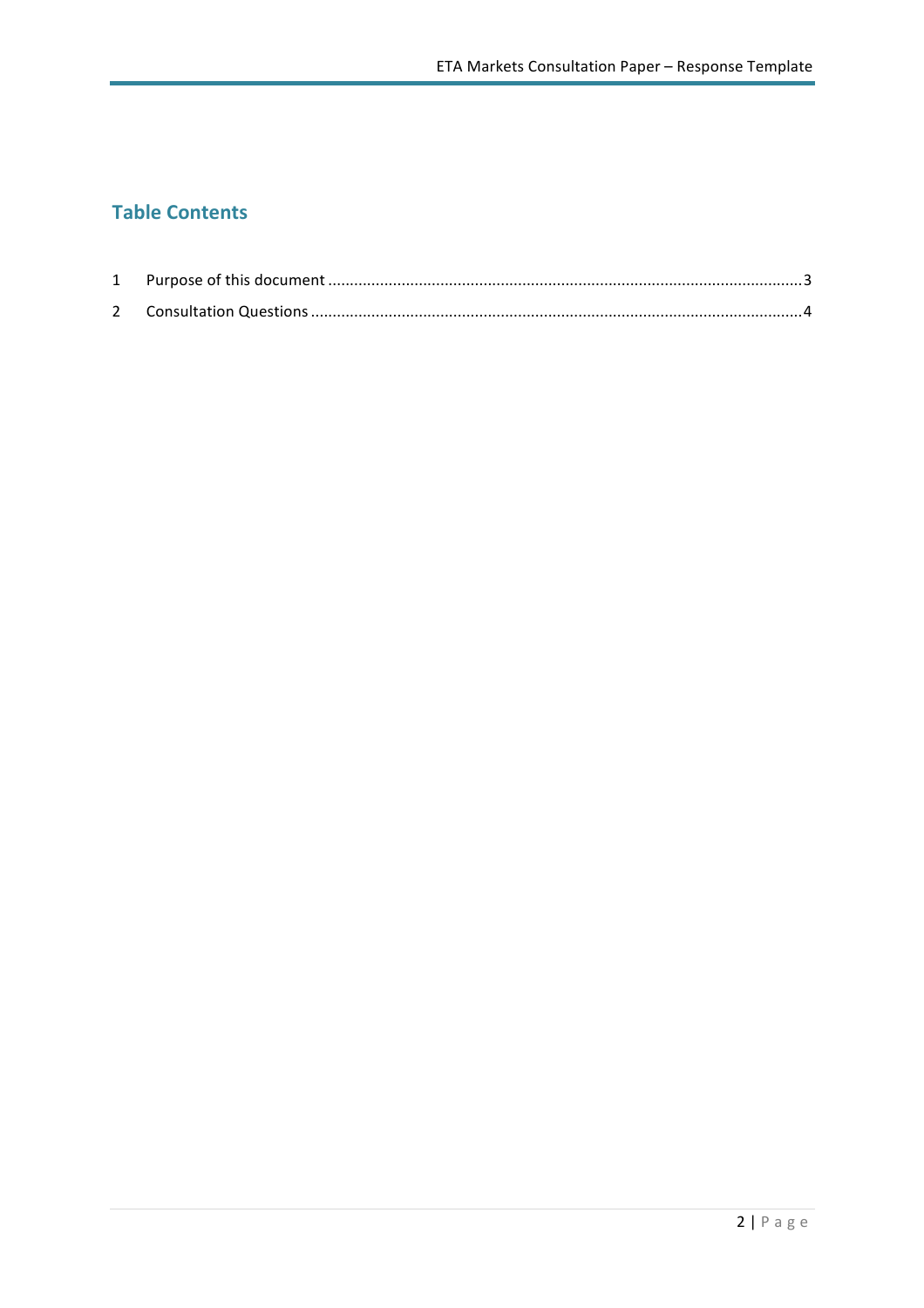## **PURPOSE OF THIS DOCUMENT**

#### 1.1 PURPOSE AND STRUCTURE OF THIS DOCUMENT

- 1.1.1 This supplementary document provides a template for responses to the ETA Markets Consultation Paper (SEM-15-026). We request all responses to the consultation are submitted in this template, and in Microsoft Word format.
- 1.1.2 This template contains the questions presented in the consultation document.
- 1.1.3 Responses to the Consultation Paper are requested by 17:00 on 5 June 2015. Following a review of the responses to this paper the SEM Committee will publish its decision on the proposals set out in this paper in September 2015.
- 1.1.4 Responses should be sent to Kenny Dane (kenny.dane@uregni.gov.uk) and Kevin Hagan (khagan@cer.ie). Please note that the SEM Committee intends to publish all responses unless marked confidential<sup>1</sup>.
	- Kenny Dane **Kevin** Hagan Queens House **The Exchange** Belfast **Belfast Tallaght** BT1 6ED Dublin 24

<u> 1989 - Johann Stein, fransk politik (d. 1989)</u>

Utility Regulator **Commission** for Energy Regulation 14 Queen Street **Belgard** Square North

<sup>&</sup>lt;sup>1</sup> While the SEM Committee does not intend to publish responses marked confidential please note that both Regulatory Authorities are subject to Freedom of Information legislation.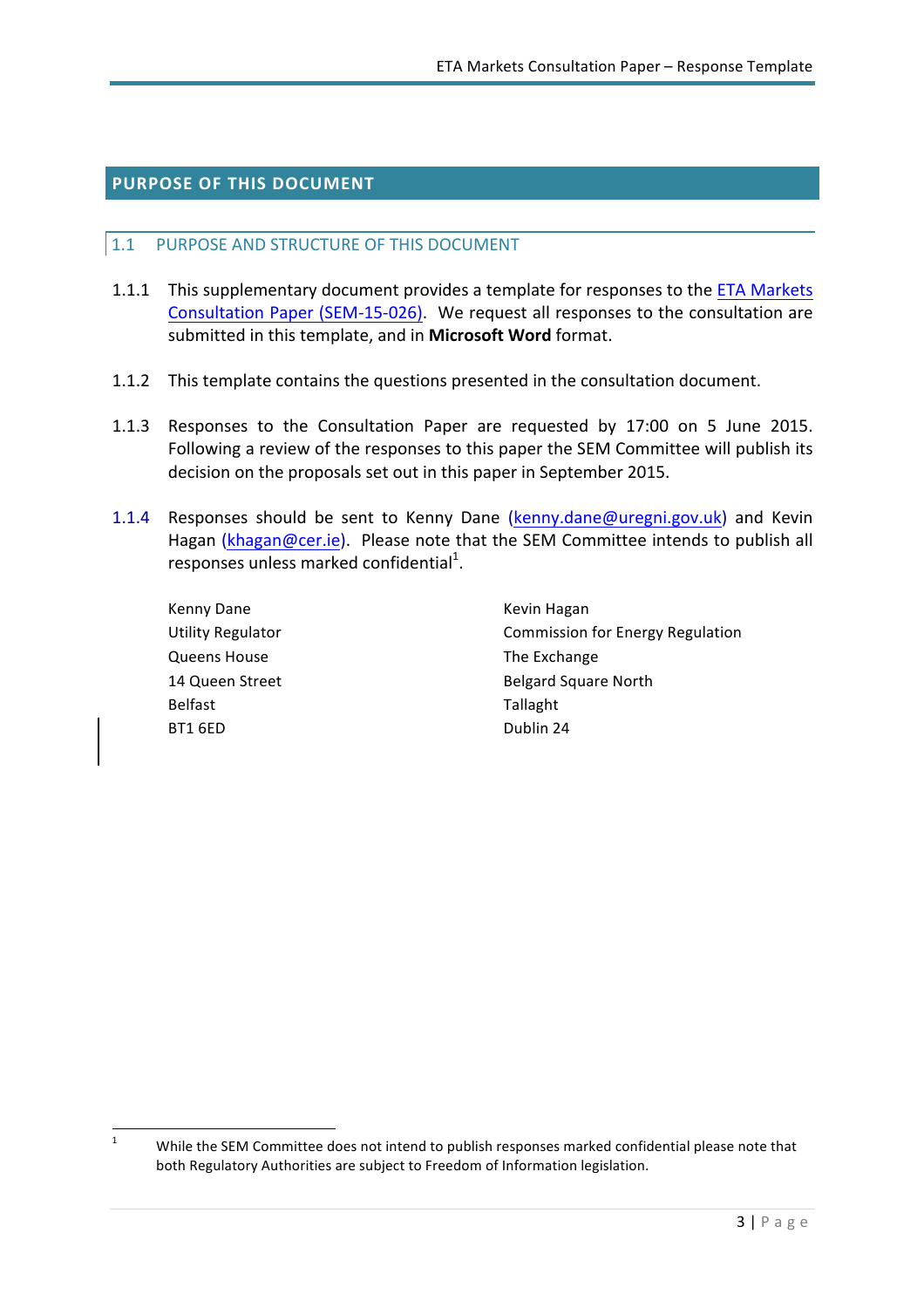## **2 CONSULTATION QUESTIONS**

## 2.1 RESPONDENT DETAILS

| <b>COMPANY</b>          | Irish Wind Farmers Association (IWFA)               |  |
|-------------------------|-----------------------------------------------------|--|
| <b>CONTACT DETAILS</b>  | James Carville, Chairman IWFA,                      |  |
|                         | c/o Unit F06 Kilkenny Research & Innovation Centre, |  |
|                         | Burrell Hall,                                       |  |
|                         | St. Kieran's College,                               |  |
|                         | Kilkenny,                                           |  |
|                         | Ireland                                             |  |
|                         | Tel: 056 7790856                                    |  |
|                         | Email: info@mnag.ie                                 |  |
|                         | Web: www.mnag.ie                                    |  |
| <b>MAIN INTEREST IN</b> | Wind energy                                         |  |
| <b>CONSULTATION</b>     |                                                     |  |

## 2.2 GENERAL COMMENTS

The Irish Wind Farmers Association (IWFA) wishes to re-iterate and expand on its main points about I-SEM:

1. While high volatility in imbalance pricing may incentivise appropriate new plant and demand side response, which would be supportive to variable renewable generation like wind, it would also tend to deter wind from trading ex-ante due to pricing risk. SEMC does have some degree of control over that volatility, through its selection of the imbalance price mechanism, and the level of PAR. Those tools should be used to keep volatility to lower levels at the start of I-SEM, and be adjusted appropriately as the market progresses.

2. It would appear that there is a spectrum of imbalance pricing mechanisms, from the least constrained, pricey and volatile (Unconstrained simple stack) to the most constrained, pricey and volatile (Dispatch stack...), with Flagging and Tagging as the next most constrained approach. Although lower imbalance prices could tend to have the effect of raising PSO costs and have other effects, that seems somewhat better than having very high imbalance prices which would spill forward into the ex-ante markets and disrupt essential exports of surplus wind generation.

3. SEMC's previous decision to remove compensation for curtailment from 2018 onwards was discriminatory and therefore incorrect and should be revoked. On the contrary, there is a duty on the SEMC, reinforced by the recent change to the legislation in the Republic transposing the Renewables Directive (SI 483/2014), to ensure that the grid is appropriately developed and the transmission of electricity from renewable sources is guaranteed without compromising the security and reliability of the network. There is also a direct requirement on the RAs to specify the transparent & non-discriminatory criteria for the three grid obligations in Article 16.2, but the RAs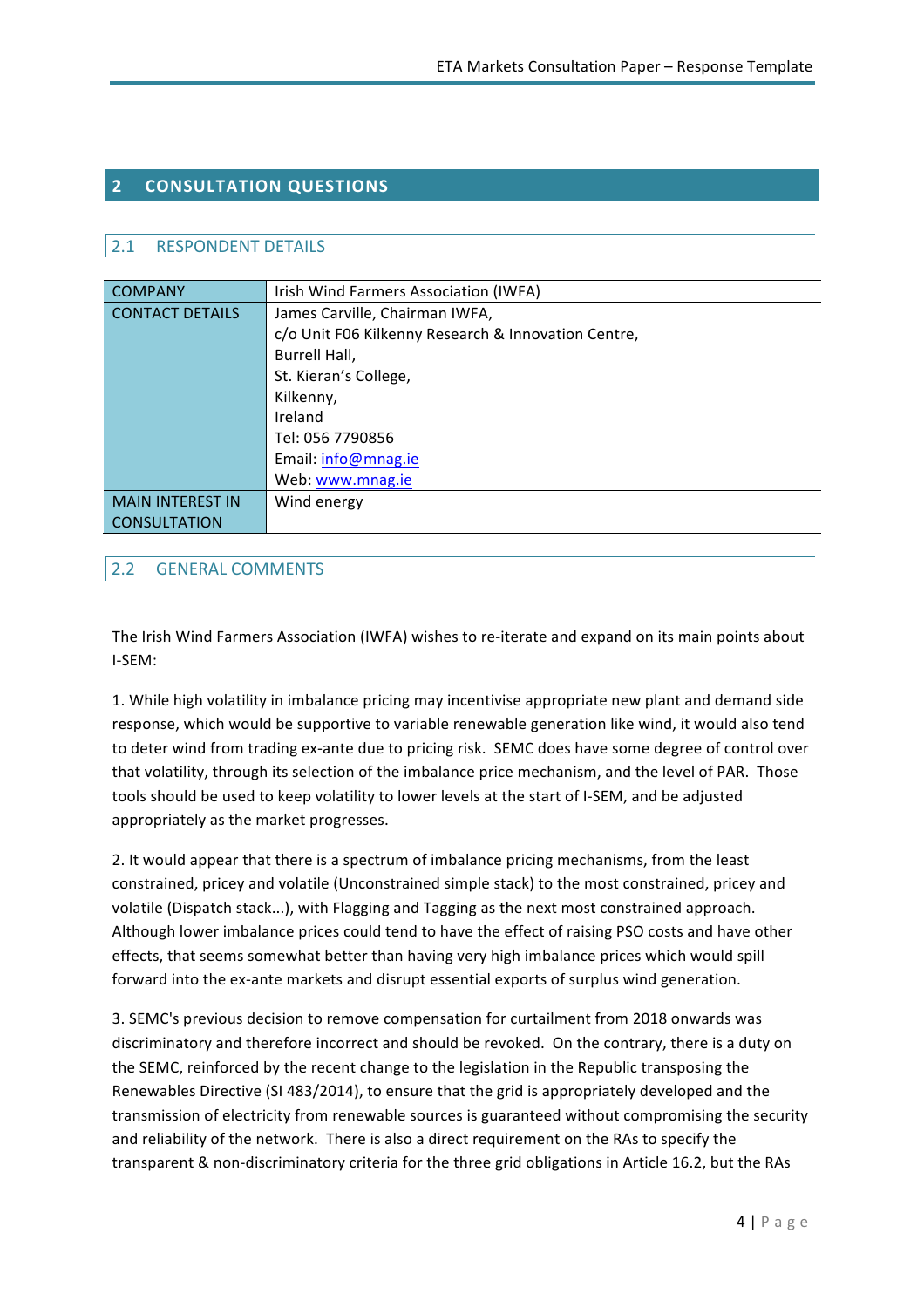have yet to produce a document that even mentions some of these obligations. SEMC has previously stated that it agrees with incentivising the TSO to carry out its duties in developing the grid, and yet plans to remove a key economic signal that would provide a rather effective part of that incentive.

4. There is a need for the RAs and Eirgrid to explore the use of 'Delivery Areas' in the Intra Day Market XBID system, which may be able to ensure that 'surplus wind' that would otherwise be curtailed and that is therefore sold on the IDM, is actually exported, and does not get purchased locally and cause what we term 'double curtailment'.

5. It is a matter for the RAs and DCENR to ensure that the ex-post settlement of REFIT is on the basis of total actual funds received by renewable energy projects, allowing for any costs incurred by them in the market (and we would argue that the AOLR should not impose such a cost). Depending on the shape of the CRM 'no-loss' clause, we can anticipate that wind could well participate and receive capacity revenue, which could be included in R-factor calculations, as in SEM today, reducing PSO costs. At the same time, any System Services revenues received by supported projects ought to be kept separate, since otherwise they would not see the benefit of such revenues, and might therefore not be inclined provide such services.

6. We again request the SEMC to give careful consideration to appointing the NEMO and any other key function in ISEM, bearing in mind the need to avoid multiple and potentially conflicting roles for Eirgrid, not the least of which is the proposal of EWIC to provide System Services.

7. Given the scale of the changes arising from I-SEM, and the economic size and significance of the sector, market participants generally would have expected a lot more modelling of potential market outcomes to be carried out by the RAs, in order to assist this increasingly complex process.

8. This consultation in particular has raised highly complex issues, as the RAs wrestle with multiple markets, in particular because two of them, IDM and BM are to run concurrently. Many of these issues remain unresolved and in need of much more engagement. This complexity is now an issue in and of itself, testing the capability and capacity of many market participants, thereby effectively favouring larger players. IWFA cannot possibly attempt to deal with all of the questions raised in this consultation.

9. Given all of the complexities, uncertainties and costs, there is a need to raise the de minimis level to at least 15MW, taking more small projects out of the requirement to register as generators, and so allowing them to operate as negative demand through suppliers, which is more beneficial to them (and can help them to actually survive), but yet does not remove them from the market as such.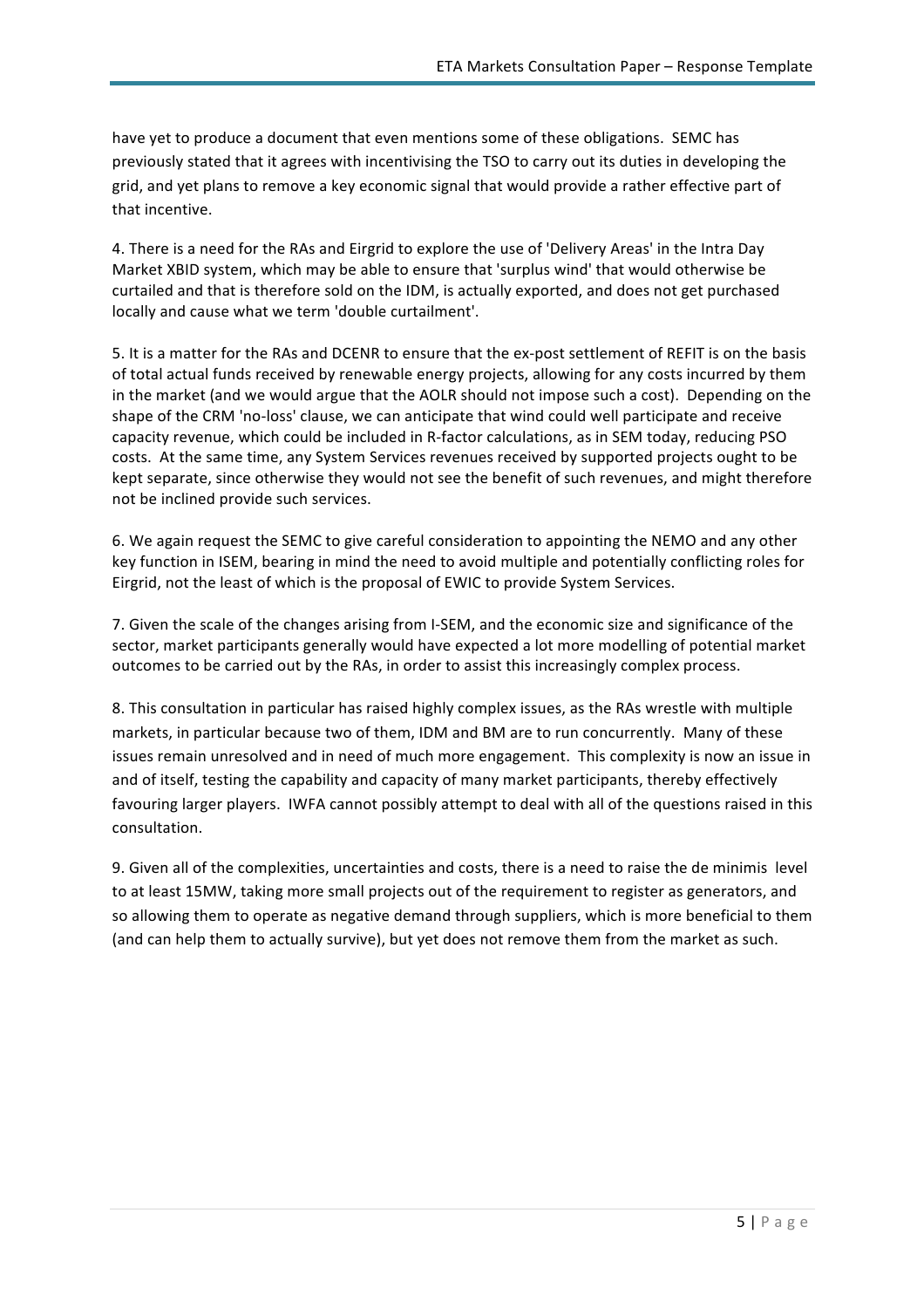| <b>Question</b>                                                                                        | Answer                                                                                                                                                                                                                                                                                                                                                                                |
|--------------------------------------------------------------------------------------------------------|---------------------------------------------------------------------------------------------------------------------------------------------------------------------------------------------------------------------------------------------------------------------------------------------------------------------------------------------------------------------------------------|
| What are the<br>$\mathbf{1}$ .<br>impacts of early<br>action by the TSOs<br>on the Intraday<br>Market? | In the absence of detailed modelling of potential market outcomes, it<br>is difficult to say what impact such early actions will have on imbalance<br>pricing, so this remains the primary concern. Loss of liquidity from<br>IDM caused by early TSO actions would be a serious issue for wind.                                                                                      |
| 2.<br>What measures<br>can be taken to<br>minimise early<br>actions by the<br>TSO <sub>S</sub> ?       | Some RA guidance to the TSOs on the degree to which later more<br>expensive actions will be accepted in place of earlier cheaper but<br>disruptive measures with, presumably, the exclusion of the difference<br>from the optimisation of DBCs. Ideally early actions that must be<br>taken would mostly involve commitment only, rather than full<br>operation, to minimise effects. |

## **2.3 SYSTEM OPERATION IN THE I-SEM (CHAPTER 2)**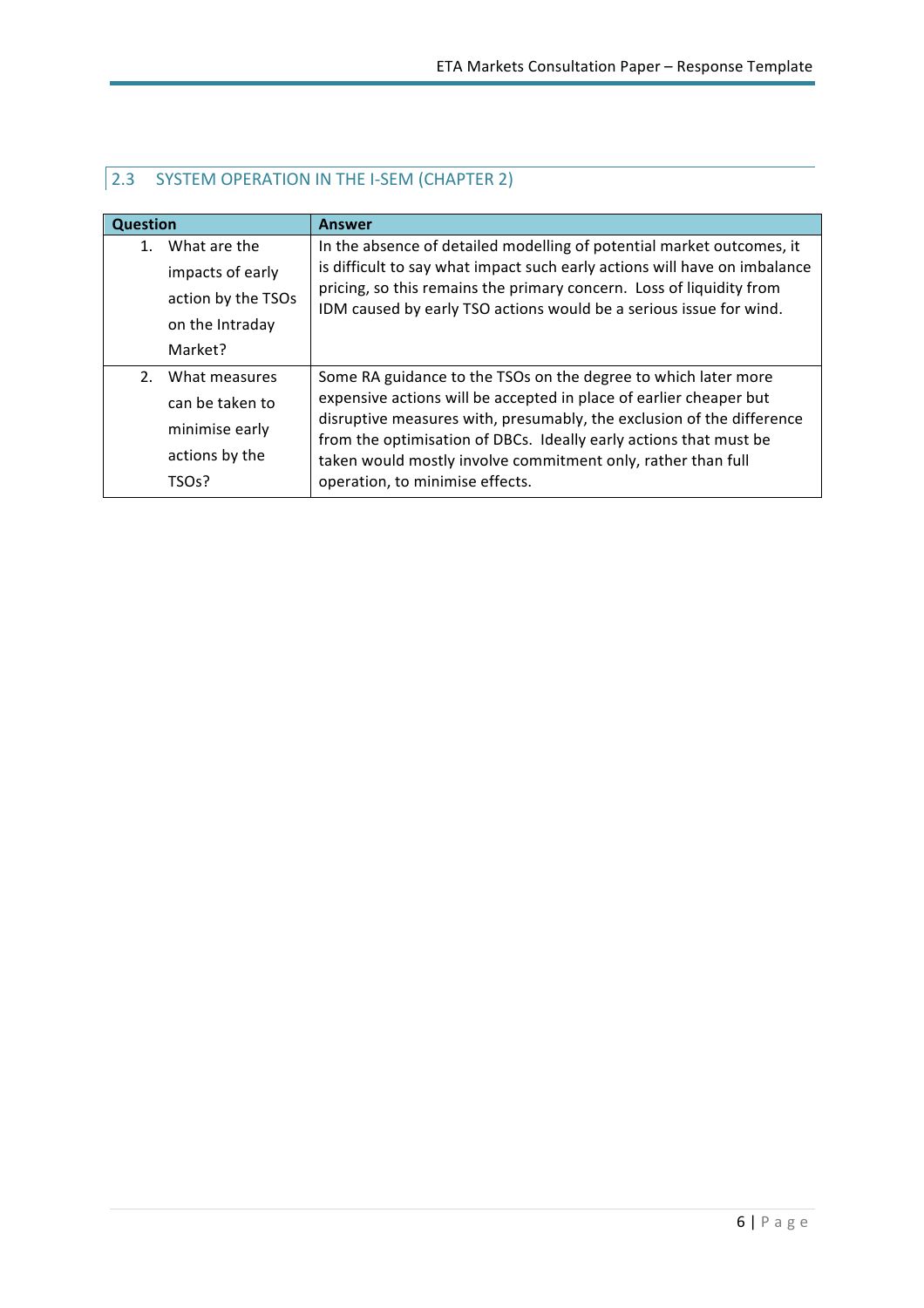| <b>Question</b>               | Answer                                                                  |
|-------------------------------|-------------------------------------------------------------------------|
| Which of the three<br>$1_{-}$ | At least I-SEM GB to potentially enable export trades in otherwise      |
| options put                   | curtailed wind. That could be further improved by a regional            |
| forward for                   | approach, but that may be expecting too much for an interim solution.   |
| interim IDM                   |                                                                         |
| arrangements is               |                                                                         |
| most appropriate?             |                                                                         |
| 2.<br>Should intraday         | Yes, these concentrate liquidity, which is beneficial to traders and    |
| auctions be                   | smaller generators (as seen in Spain according to Ms Huidobro of Villar |
| implemented in I-             | Mir Energia), in what might otherwise be a thin IDM.                    |
| SEM? Are there                |                                                                         |
| any advantages to             |                                                                         |
| those auctions not            |                                                                         |
| described in this             |                                                                         |
| paper?                        |                                                                         |

## 2.4 EX-ANTE MARKETS (SECTION 3)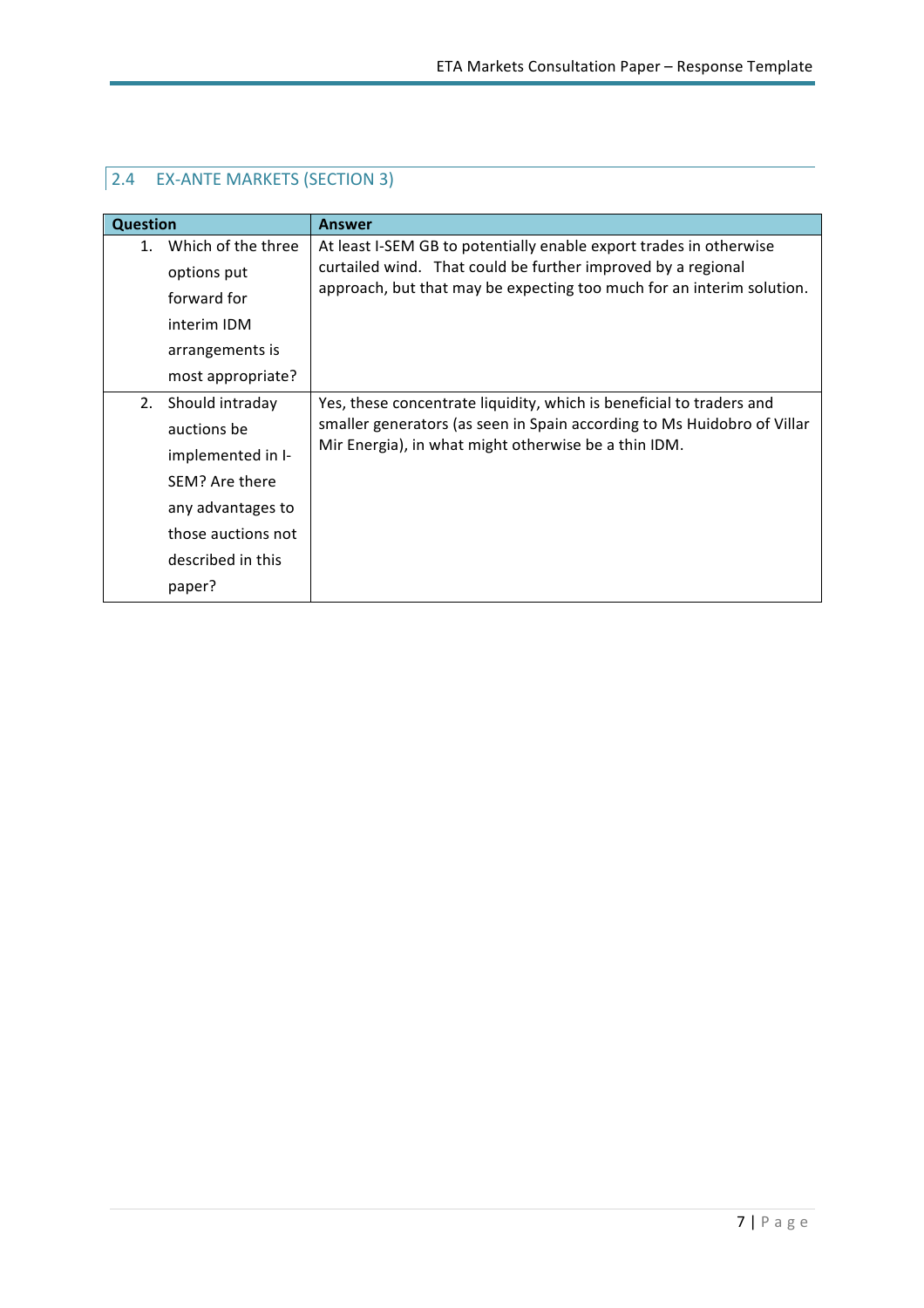## **2.5 PHYSICAL NOTIFICATIONS (SECTION 4)**

| <b>Question</b>                                                                                                                                                                                                                                               | <b>Answer</b>                                                                                                                                                                                      |
|---------------------------------------------------------------------------------------------------------------------------------------------------------------------------------------------------------------------------------------------------------------|----------------------------------------------------------------------------------------------------------------------------------------------------------------------------------------------------|
| What are your<br>1.<br>views on the<br>timing of PN<br>submissions to the<br><b>TSO</b>                                                                                                                                                                       |                                                                                                                                                                                                    |
| 2. What are your<br>views on the<br>removal of the<br>requirement on<br>wind generation<br>and non-<br>dispatchable<br>demand to submit<br>PNs                                                                                                                | That seems appropriate.                                                                                                                                                                            |
| 3.<br>What are your<br>views on how PNs<br>from participants<br>should be linked to<br>their ex-ante<br>trades and what<br>are your opinions<br>on which of the<br>three options<br>outlined in this<br>chapter is optimal<br>for I-SEM.                      | Technical feasibility seems to rule out any strong link, though ideally<br>the volume of trades in each period at the end of the IDM/BM should<br>be very close to the volume implied by the FPNs. |
| What are your<br>4.<br>views on the<br>potential for the<br>inclusion of an<br>information<br>imbalance charge.<br>In addition,<br>comment is sought<br>as to whether this<br>issue is best<br>addressed under<br>the generator<br>performance<br>incentives. |                                                                                                                                                                                                    |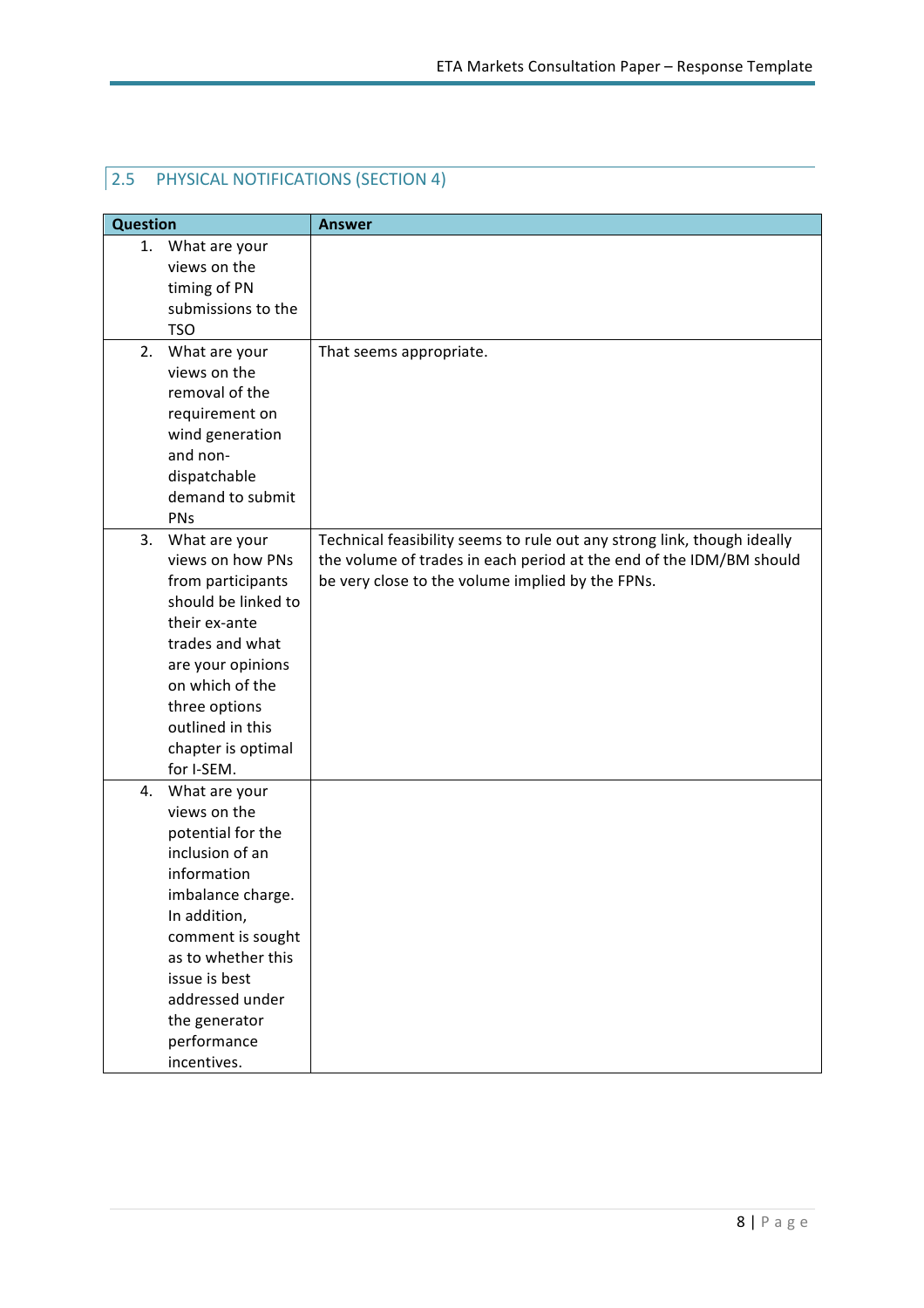| <b>Question</b> |                     | <b>Answer</b> |
|-----------------|---------------------|---------------|
| 1.              | Which of the        |               |
|                 | proposed formats    |               |
|                 | should be used for  |               |
|                 | bids and offers for |               |
|                 | deviating from      |               |
|                 | PNs?                |               |
| $\bullet$       | Simple MWh          |               |
| ٠               | Relative MWh        |               |
| ٠               | Absolute MWh        |               |
| 2.              | How should fixed    |               |
|                 | costs be            |               |
|                 | represented within  |               |
|                 | bids and offers?    |               |
| ٠               | Explicit start      |               |
|                 | up contracts        |               |
| ٠               | <b>Block bids</b>   |               |
|                 | Explicit start-     |               |
|                 | up (and no          |               |
|                 | load) costs         |               |
| 3.              | Should it be        |               |
|                 | possible to rebid   |               |
|                 | offer and bid       |               |
|                 | prices following an |               |
|                 | acceptance? Three   |               |
|                 | options are         |               |
|                 | proposed:           |               |
| ٠               | Fixing prices of    |               |
|                 | accepted bids       |               |
|                 | and offers          |               |
| ٠               | Undo prices         |               |
| ٠               | Freezing all        |               |
|                 | prices              |               |
| 4.              | Should open or      |               |
|                 | closed instructions |               |
|                 | be used to move     |               |
|                 | participants away   |               |
|                 | from their PN?      |               |

## 2.6 FORM OF OFFERS, BIDS AND ACCEPTANCES (SECTION 5)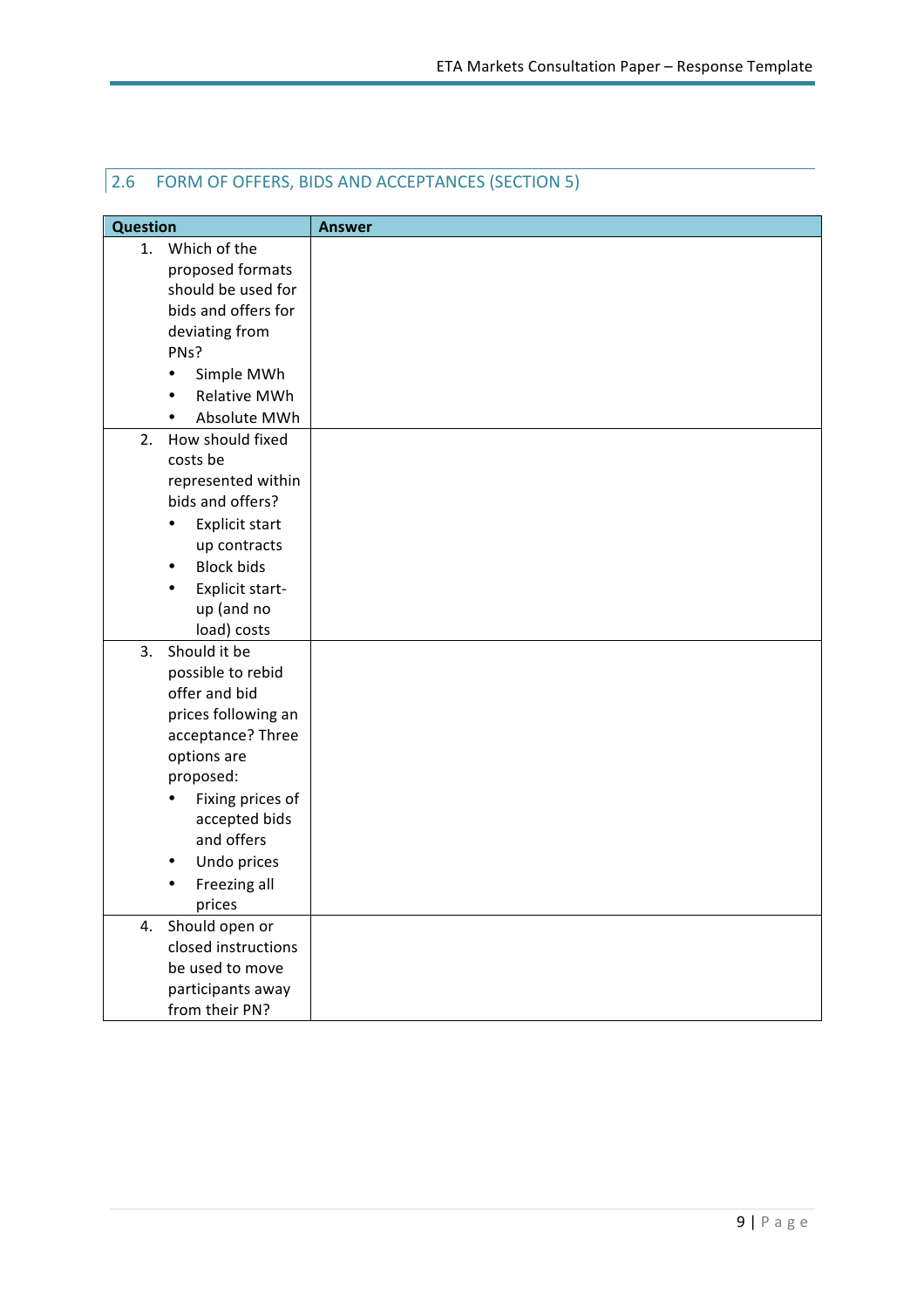## 2.7 INTERACTIONS BETWEEN THE BALANCING MARKET AND INTRADAY MARKET (SECTION 6)

| <b>Question</b> |                              | <b>Answer</b>                                                        |
|-----------------|------------------------------|----------------------------------------------------------------------|
|                 | 1. Which of the              | The proposed 'substitution' seems to offer the better means of       |
|                 | options put                  | limiting disruption of the IDM, and if properly implemented should   |
|                 | forward should               | minimize the loss of liquidity from that market, a crucial issue for |
|                 | apply to                     | wind.                                                                |
|                 | participation in the         |                                                                      |
|                 | IDM in the event             |                                                                      |
|                 | that the TSOs take           |                                                                      |
|                 | a balancing action           |                                                                      |
|                 | pre-gate closure:            |                                                                      |
|                 | <b>Freeze PNs</b>            |                                                                      |
|                 | Additive PN<br>$\bullet$     |                                                                      |
|                 | Changes                      |                                                                      |
|                 | Substitutive PN<br>$\bullet$ |                                                                      |
|                 | Changes                      |                                                                      |
| 2.              | If the substitutive          |                                                                      |
|                 | PN Changes option            |                                                                      |
|                 | is taken, there are          |                                                                      |
|                 | two further options          |                                                                      |
|                 | for swapping out or          |                                                                      |
|                 | netting IDM trades           |                                                                      |
|                 | against bid-offer            |                                                                      |
|                 | acceptances:                 |                                                                      |
| ٠               | If the participant           |                                                                      |
|                 | wishes to trade in           |                                                                      |
|                 | the IDM and                  |                                                                      |
|                 | substitute the bid-          |                                                                      |
|                 | offer acceptance             |                                                                      |
|                 | they will need to            |                                                                      |
|                 | achieve a more               |                                                                      |
|                 | advantageous price           |                                                                      |
|                 | in the IDM than the          |                                                                      |
|                 | bid-offer                    |                                                                      |
|                 | acceptance price             |                                                                      |
|                 | Implement a                  |                                                                      |
|                 | methodology which            |                                                                      |
|                 | sees the unit lock in        |                                                                      |
|                 | the premium above            |                                                                      |
|                 | or below the                 |                                                                      |
|                 | imbalance price              |                                                                      |
|                 | through the bid-             |                                                                      |
|                 | offer acceptance             |                                                                      |
| 3.              | Which of the three           |                                                                      |
|                 | options put                  |                                                                      |
|                 | forward for dealing          |                                                                      |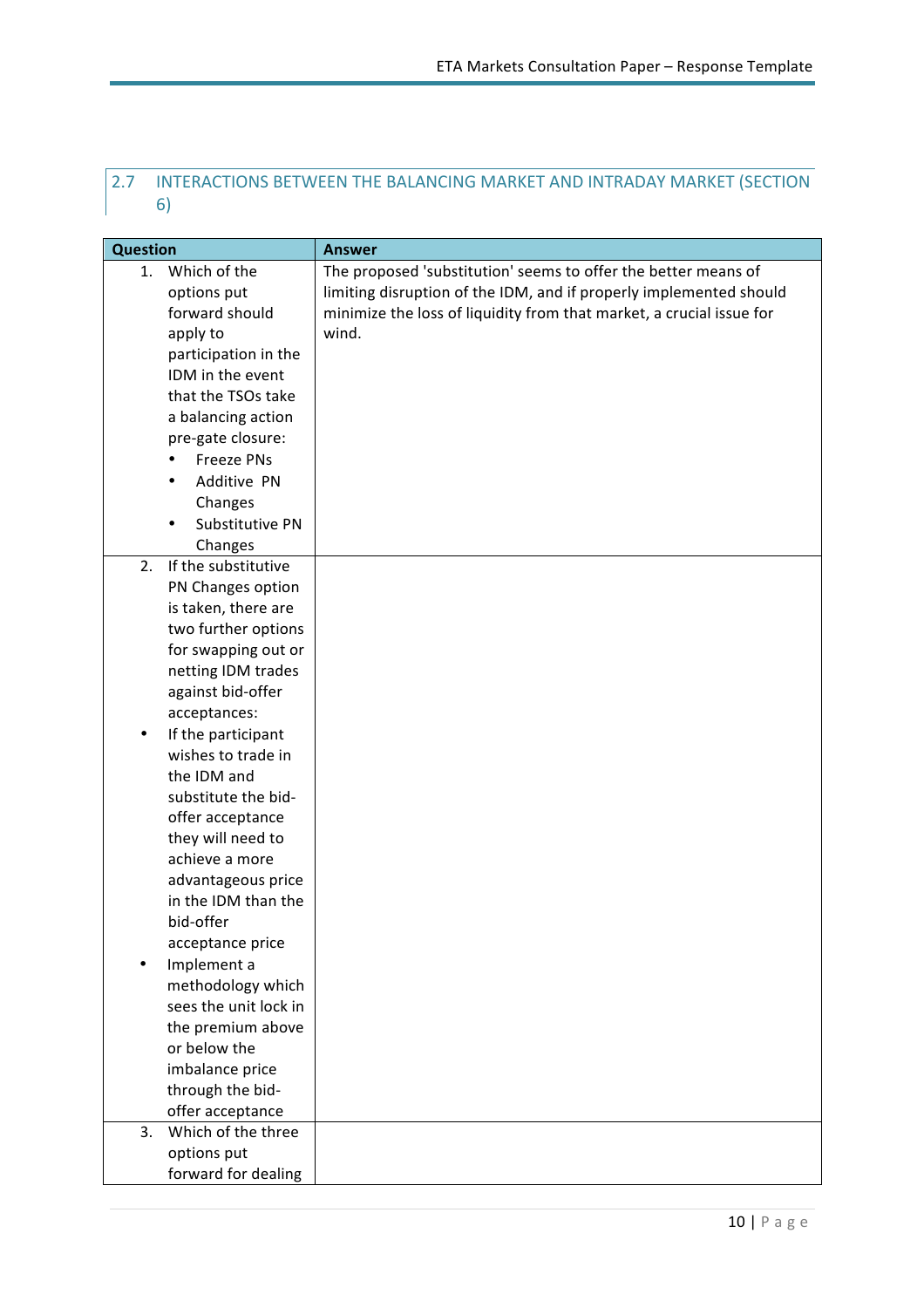| with "Trading in the   |  |
|------------------------|--|
| Opposite Direction"    |  |
| should be              |  |
| implemented:           |  |
| No specific<br>٠       |  |
| consideration of       |  |
| this would be          |  |
| reflected in the       |  |
| market design          |  |
| Implementing a<br>٠    |  |
| rule that would        |  |
| prohibit PN            |  |
| changes that           |  |
| increase the           |  |
| quantity of any        |  |
| offer or bid           |  |
| acceptances            |  |
| Permit PN changes<br>٠ |  |
| in either direction    |  |
| but, in the            |  |
| settlement of the      |  |
| offer or bid           |  |
| acceptances, to        |  |
| limit the quantity     |  |
| on which the           |  |
| premium is             |  |
| payable, such that     |  |
| a change in PN         |  |
| cannot increase        |  |
| this quantity          |  |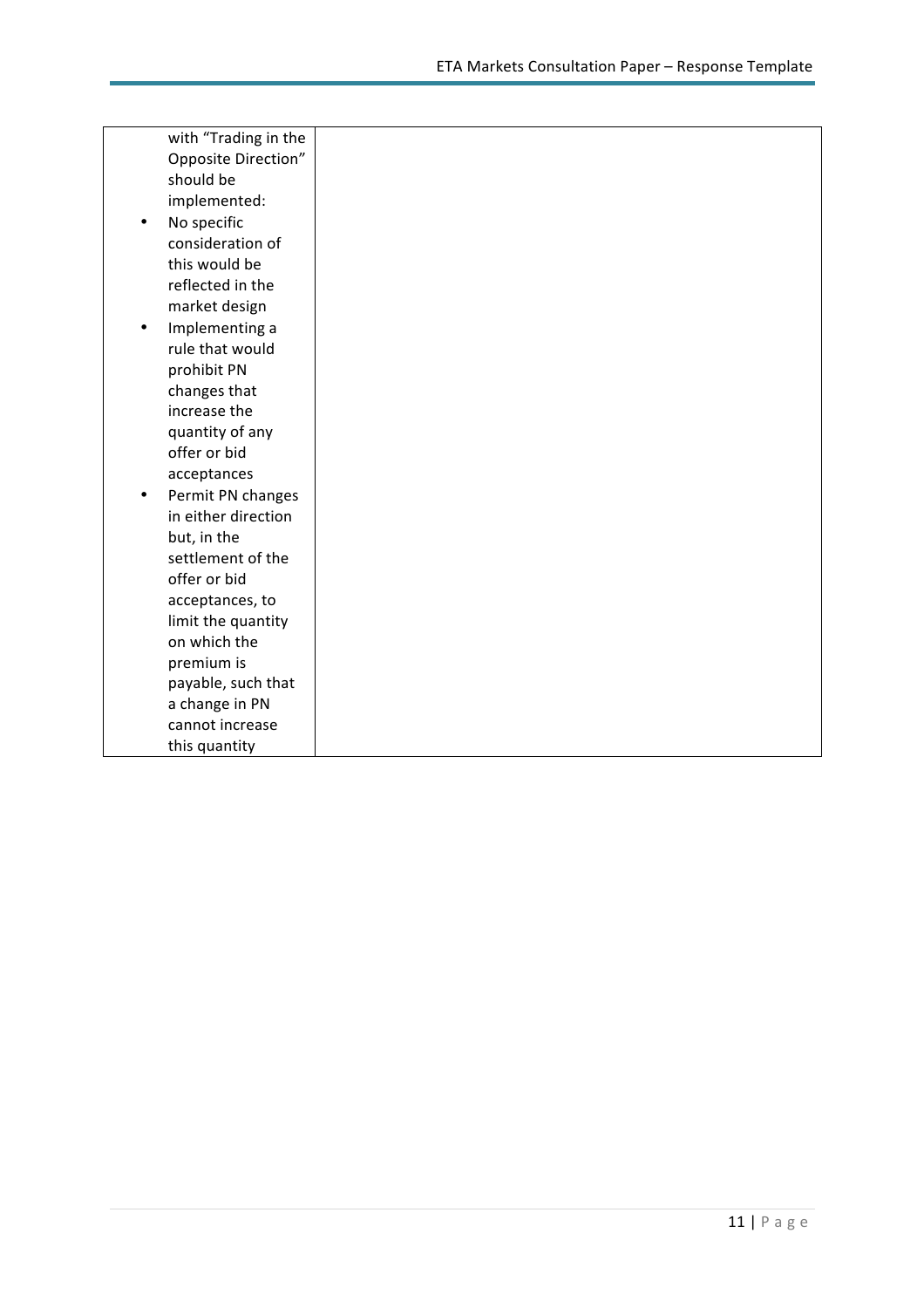## 2.8 TREATMENT OF SYSTEM SERVICES (SECTION 7)

| <b>Question</b>                        | <b>Answer</b> |
|----------------------------------------|---------------|
| What are your<br>1.                    |               |
| views on the                           |               |
| proposal whereby                       |               |
| a unit that is                         |               |
| deployed for                           |               |
| reserves should be                     |               |
| constrained to the                     |               |
| minimum extent                         |               |
| possible in the IDM                    |               |
| 2. Are there any                       |               |
| market power                           |               |
| issues that need to                    |               |
| be specifically                        |               |
| addressed in                           |               |
| relation to System                     |               |
| Services?                              |               |
|                                        |               |
| 3 <sub>1</sub><br>Which of the two     |               |
| approaches should<br>be utilised where |               |
| the TSOs have to                       |               |
|                                        |               |
| schedule a plant                       |               |
| before the opening                     |               |
| of the Balancing<br>Market:            |               |
|                                        |               |
| A system services<br>framework would   |               |
| be used to                             |               |
| contract with                          |               |
| those generators                       |               |
| that need to be                        |               |
| scheduled prior to                     |               |
| the BM opening.                        |               |
| The TSOs would                         |               |
| use incremental                        |               |
| offers and                             |               |
| decremental bids                       |               |
| from previous                          |               |
|                                        |               |
|                                        |               |
| trading day to call<br>a plant pre-BM. |               |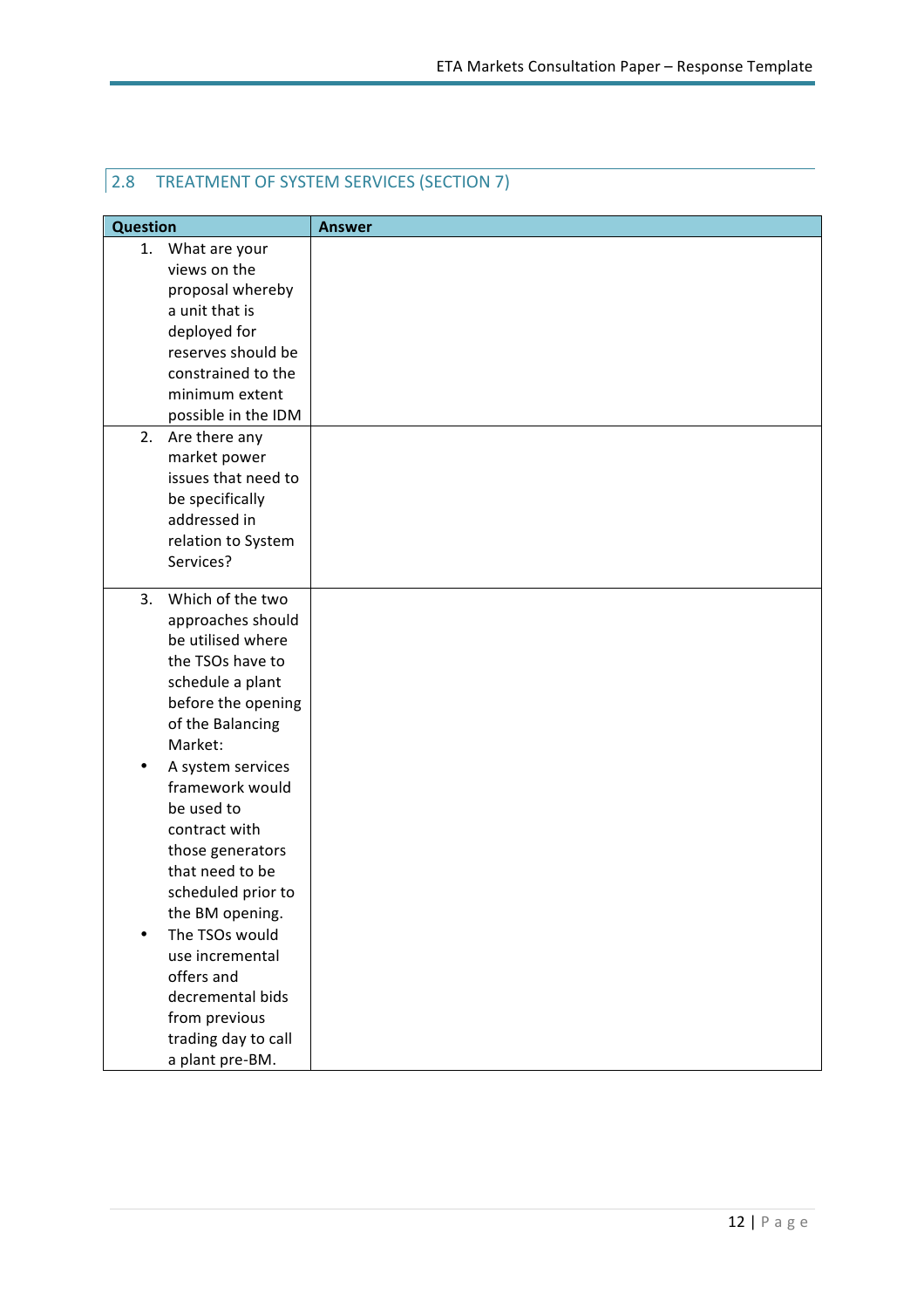| 2.9 | <b>IMBALANCE PRICING (SECTION 8)</b> |  |
|-----|--------------------------------------|--|
|-----|--------------------------------------|--|

| <b>Question</b>                            | <b>Answer</b>                      |
|--------------------------------------------|------------------------------------|
| 1.<br>What are your views                  | see point 2 under General Comments |
| on the Tagging and                         |                                    |
| Flagging Approach.                         |                                    |
| A "cause" based                            |                                    |
| method for                                 |                                    |
| identifying energy                         |                                    |
| and non-energy                             |                                    |
| actions with the                           |                                    |
| imbalance price                            |                                    |
| being set only on                          |                                    |
| energy actions.                            |                                    |
| 2.<br>What are your views                  | see point 2 under General Comments |
| on the Simple Stack?                       |                                    |
| With this approach                         |                                    |
| there would be a                           |                                    |
| simple stack of the                        |                                    |
| available bids and                         |                                    |
| offers and the price                       |                                    |
| would be set based                         |                                    |
| on the net                                 |                                    |
| imbalance volume.                          |                                    |
| 3.<br>What are your views                  | see point 2 under General Comments |
| on the                                     |                                    |
| unconstrained stack                        |                                    |
| with plant dynamics<br>included. These are |                                    |
| two additions that                         |                                    |
| this option would                          |                                    |
| have over the                              |                                    |
| simple stack:                              |                                    |
| <b>Plant Dynamics</b>                      |                                    |
| An optimisation                            |                                    |
| time horizon                               |                                    |
| What are your views<br>4.                  | see point 2 under General Comments |
| on the price based                         |                                    |
| $method -$                                 |                                    |
| unconstrained unit                         |                                    |
| from actual                                |                                    |
| dispatch?                                  |                                    |
| What are your views<br>5.                  | see point 1 in General Comments    |
| on the sharpness of                        |                                    |
| the marginal                               |                                    |
| imbalance price? Do                        |                                    |
| any concerns relate                        |                                    |
| to the transition                          |                                    |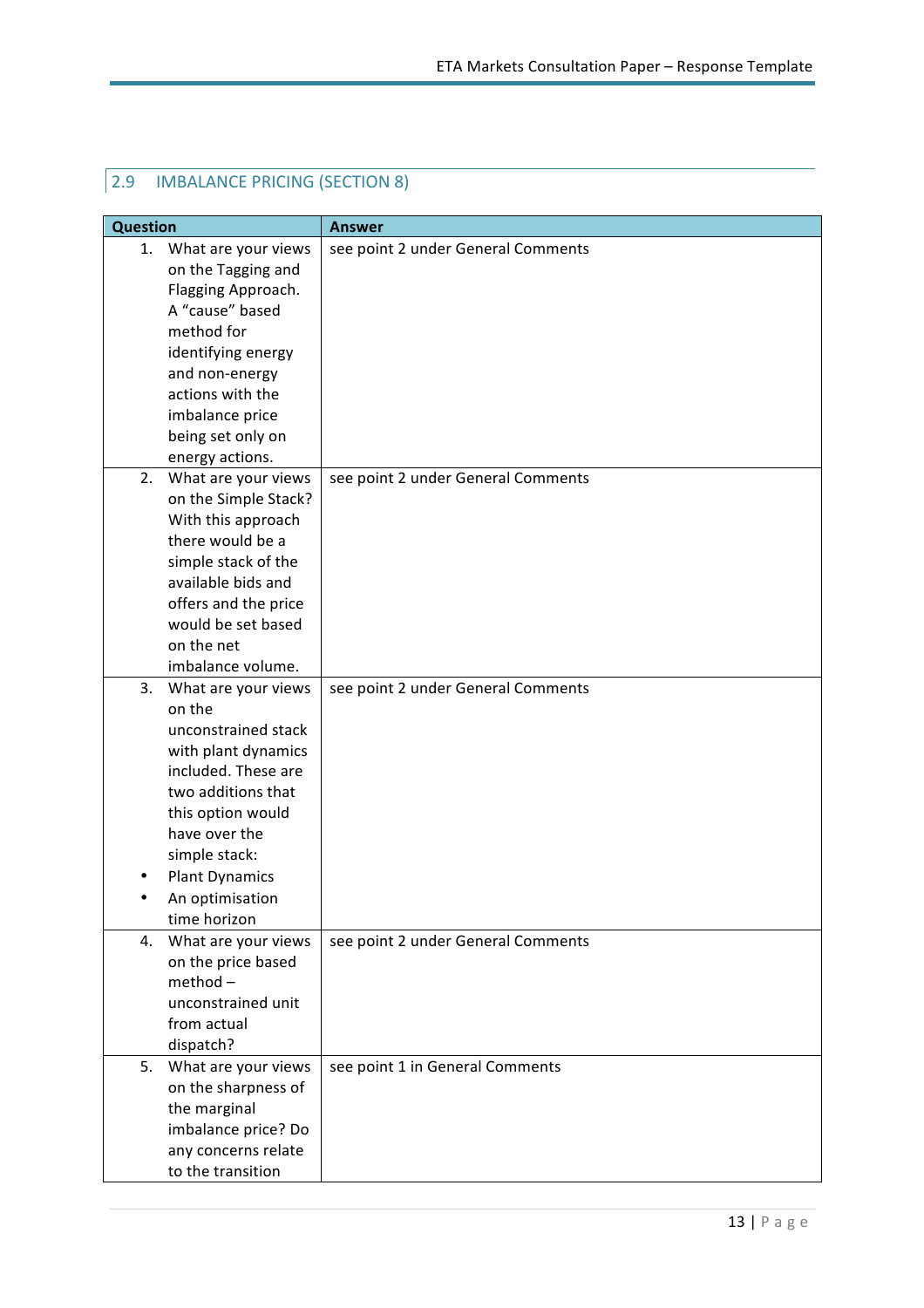| between SEM and I- |
|--------------------|
| SEM or are there   |
| other broader      |
| concerns?          |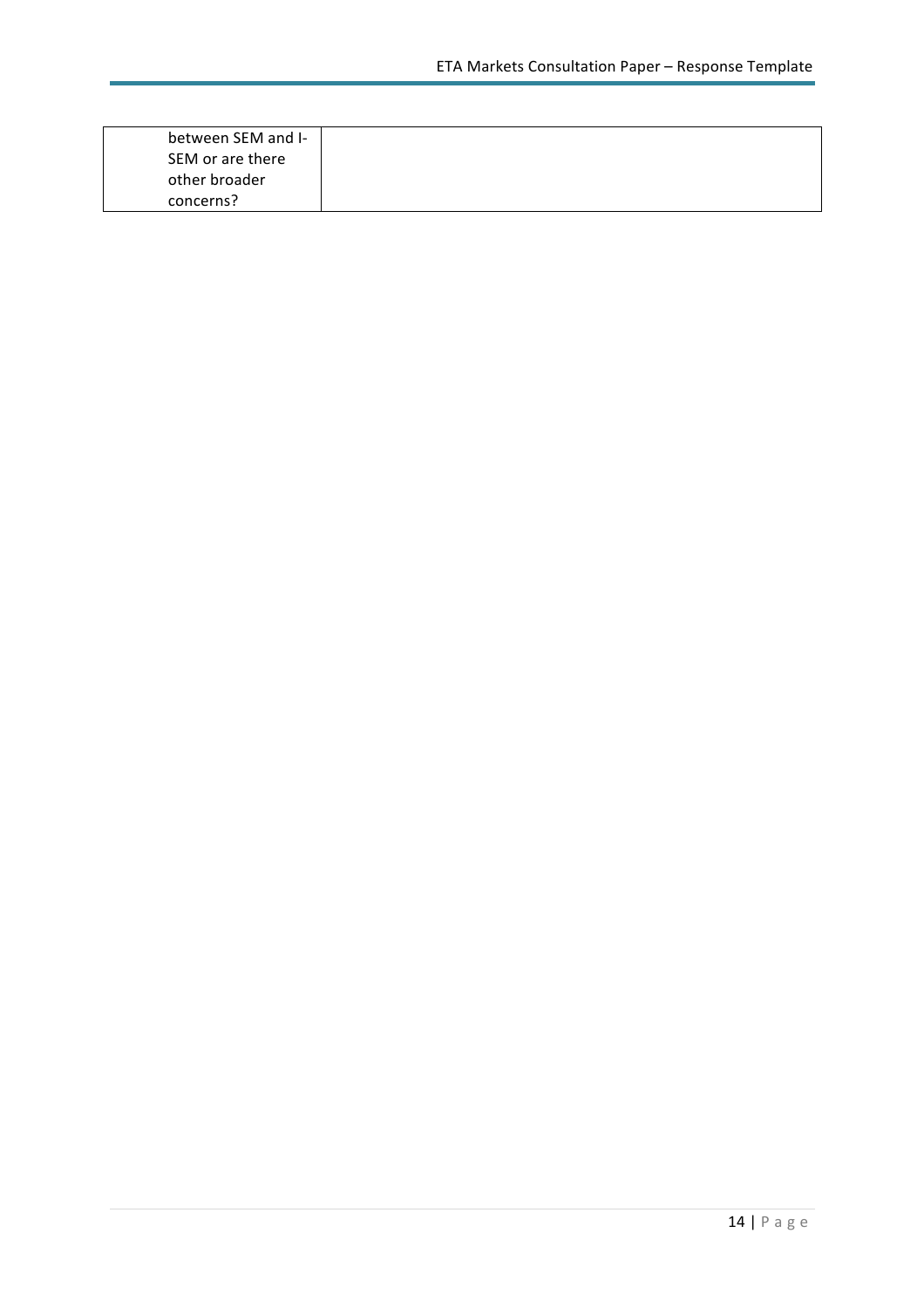## **2.10 IMBALANCE SETTLEMENT (SECTION 9)**

| <b>Question</b> |                     | <b>Answer</b>                   |
|-----------------|---------------------|---------------------------------|
|                 | 1. What are your    | see point 3 in General Comments |
|                 | views on the issues |                                 |
|                 | set out in the      |                                 |
|                 | imbalance           |                                 |
|                 | settlement          |                                 |
|                 | section?            |                                 |
| 2.              | What are your       |                                 |
|                 | views on the        |                                 |
|                 | refined proposal    |                                 |
|                 | whereby the         |                                 |
|                 | payment rule        |                                 |
|                 | applies only to     |                                 |
|                 | incremental offer   |                                 |
|                 | acceptance          |                                 |
|                 | volumes above the   |                                 |
|                 | PN and to           |                                 |
|                 | decremental bid     |                                 |
|                 | acceptance          |                                 |
|                 | volumes below the   |                                 |
|                 | PN?                 |                                 |
| 3.              | What are your       |                                 |
|                 | views on the        |                                 |
|                 | possible            |                                 |
|                 | consequences of     |                                 |
|                 | ex-ante trades      |                                 |
|                 | based on trading    |                                 |
|                 | periods of          |                                 |
|                 | different duration  |                                 |
|                 | to the Imbalance    |                                 |
|                 | Settlement Period   |                                 |
|                 | (ISP) and what are  |                                 |
|                 | your views on the   |                                 |
|                 | options put         |                                 |
|                 | forward in the      |                                 |
|                 | paper.              |                                 |